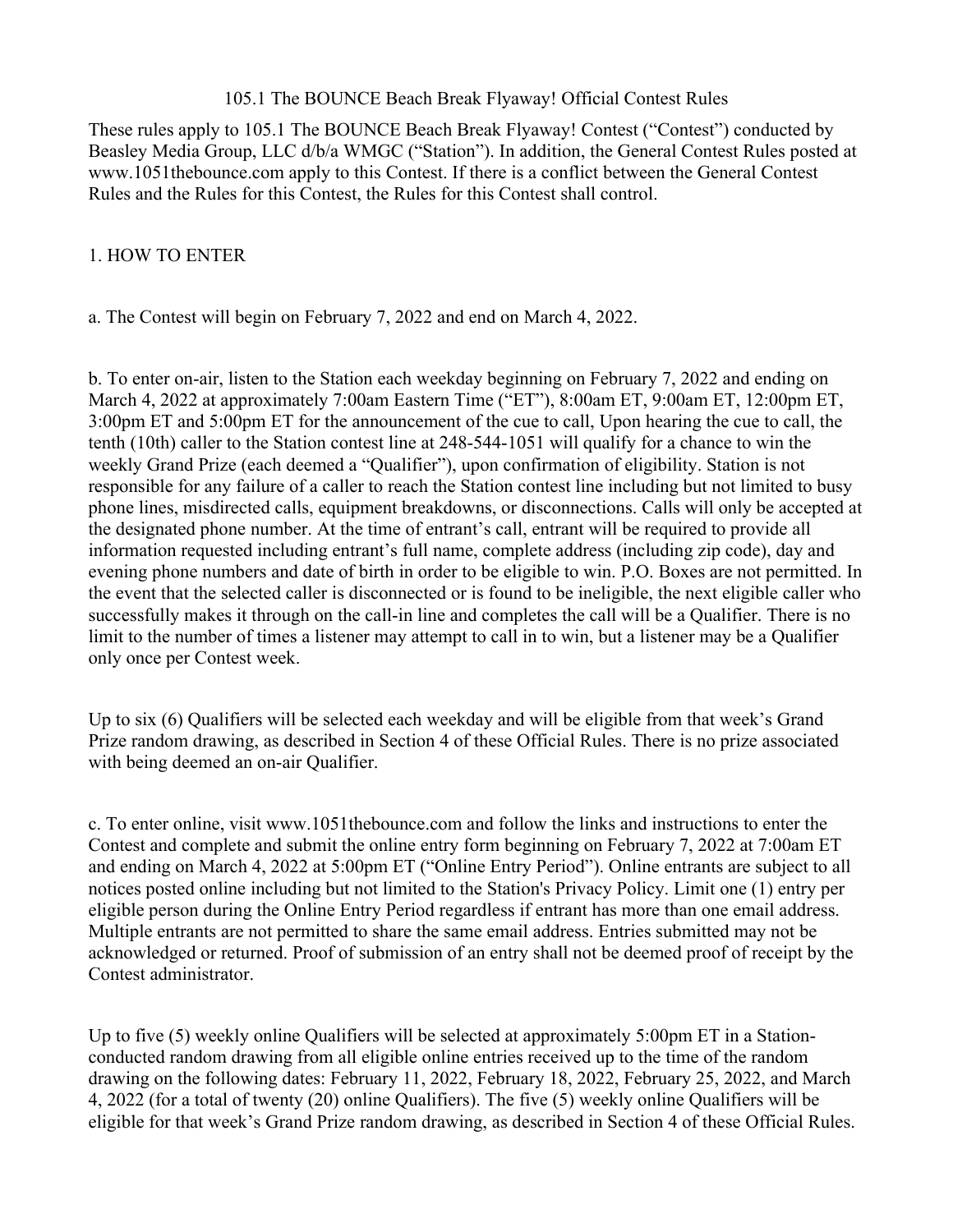The online entry pool will reset each Friday during the Contest at approximately 5:00pm ET after the weekly random drawing, and entrants will be required to re-enter each week during the Contest to be considered for that week's random drawing. There is no prize associated with being deemed an online Qualifier.

d. An entrant may only be deemed a Qualifier once per week, regardless of method selected.

e. There will be up to a total of four (4) Grand Prize winners selected in the Contest.

# 2. ELIGIBILITY RESTRICTIONS

a. This Contest is open to all Station listeners who are 25 years of age or older as of the date of entry into the Contest, who are legal US residents and reside in the Detroit Metro Area, consisting of the following Michigan counties: Lenawee, Monroe, Wayne, Washtenaw, Jackson, Hillsdale, Ingham, Livingston, Oakland, Macomb, St. Clair, Lapeer, Genesee, and Shiawassee; and the following Ohio Counties: Lucas, Fulton, and Williams, except where prohibited by law. Winners must possess a valid, government-issued ID and show proof of residency to verify eligibility.

b. Limit one (1) winner per household.

### 3. PRIZES

Up to four (4) Grand Prizes will be awarded. Each Grand Prize consists of: Two (2) consecutive night stay at Sundial Beach Resort & Spa including complimentary bicycle rentals, kayaks, paddleboards, and beach chairs during stay, Round-trip coach class airline tickets for one (1) winner and up to one (1) guest to Tampa, Florida, and a midsize rental car for three (3) days. Approximate Retail Value of each Grand Prize is \$2,736.

a. Travel may be taken from the time that no travel restrictions, stay at home orders, quarantine orders, shelter in place orders, "safer at home" orders, or similar orders

or recommendations are in effect at either the winner's place of origin or destination and through June 1, 2023. Blackout dates may apply. Redemption instructions will accompany all certificates. The minimum age to book all elements of this prize package is 25.

Prizes are non-transferable, cannot be sold or gifted, may not be redeemed for cash, and will not be replaced if lost or stolen. Extensions to expiration dates will not be granted. Prize packages do not include travel to the departure airport or to the hotel (except as specifically included), meals (except as specifically included), incidentals, tips, telephone calls, airline baggage fees, or any other personal expenses incurred during the winner's stay. Airline and schedule are at the sole discretion of VISIT FLORIDA. Non-stop service may not be offered. The prize winner must be one of the passengers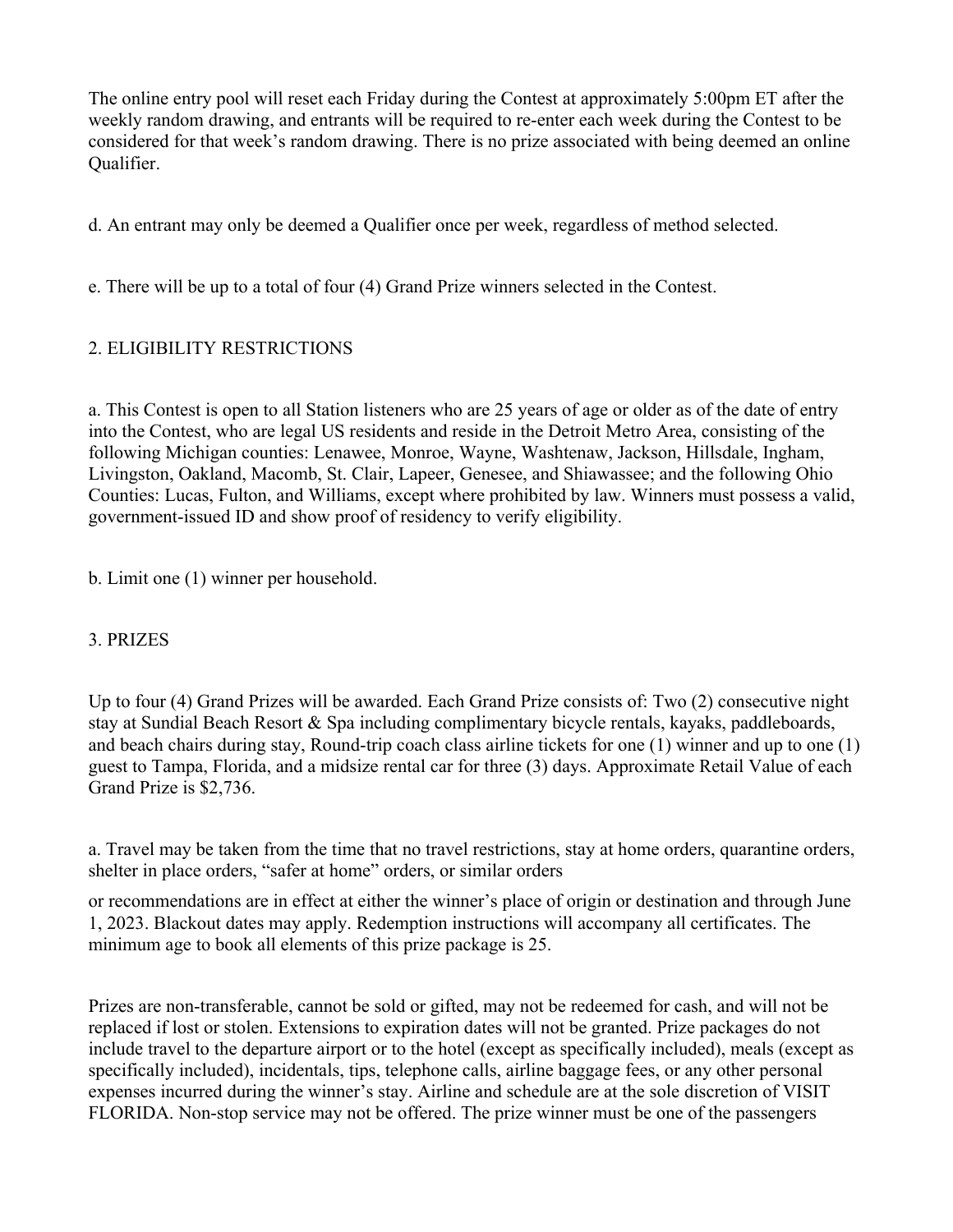booked in the travel party. Winner and guest(s) must have all necessary photo identification and/or travel documents required for travel.

Actual value may vary and any difference between stated value and actual value will not be awarded. Certain travel restrictions may apply. All other costs not specifically stated herein, including but not limited to those of, taxes, meals, tips and additional ground transportation, baggage fees, hotel room service, laundry service, alcoholic beverages, merchandise, souvenirs, and local and long-distance telephone calls are the responsibility of the winner. Selection of airline, hotel, and airline seat location at sole discretion of Station and/or prize provider. Airline regulations apply. The winner and guest must travel on the same itinerary and are responsible for obtaining all required travel documents, including, without limitation, passports for international travel. If applicable, the winner may be required to present a valid credit card upon hotel check in to cover any incidental expenses incurred during the winner's stay. Winner and guest must abide by all airline, hotel, and venue policies. The winner and guest must sign all required releases prior to booking of any travel. If winner is unwilling or unable to travel on the dates specified, the prize will be forfeited and may be awarded to another winner at Station's sole discretion. All travel is subject to availability and restrictions. If a prize-related event or travel is unable to take place as scheduled, for reasons such as cancellation, preemption, postponement or unavailability, including for weather, or for any reason beyond the control of the Station and prize provider, their sole responsibility to the winner will be to award the remaining available elements of the prize(s) and no substitution or compensation will be provided for the unawarded elements of the prize(s). No refund or compensation will be made in the event of the cancellation or delay of any flight. If winner chooses to take the trip without a guest, s/he will be awarded the prize elements for one person only, and the remainder of the prize will be forfeited without compensation. Winner understands that there are inherent risks involved in travel and that these risks may be present before, during and after the trip. In addition, winner and guest(s) should be aware of and comply with government

guidelines regarding travel restrictions and mandatory quarantines before, during and after the trip. Winner will be issued a 1099 for 2022, regardless of when the winner travels on the prize trip.

b. Prizes or prize certificates must be claimed as directed by the Station at the time of winning. Failure to claim Prize by the specified time will result in forfeiture of the prize. It is the winner's sole responsibility to claim the Prize or prize certificate within the timeline provided in these Official Rules.

## 4. SELECTION OF WINNERS

a. Up to four (4) Grand Prize winners will be selected as follows:

i. Up to one (1) Grand Prize winner will be selected at approximately 6:00pm ET on Friday, February 11, 2022 in a Station-conducted random drawing from all combined eligible on-air Qualifiers and online Qualifiers selected the week of February 7, 2022 through February 11, 2022.

ii. Up to one (1) Grand Prize winner will be selected at approximately 6:00pm ET on Friday February 18, 2022 in a Station-conducted random drawing from all combined eligible on-air Qualifiers and online Qualifiers selected the week of February 14, 2022 through February 18, 2022.